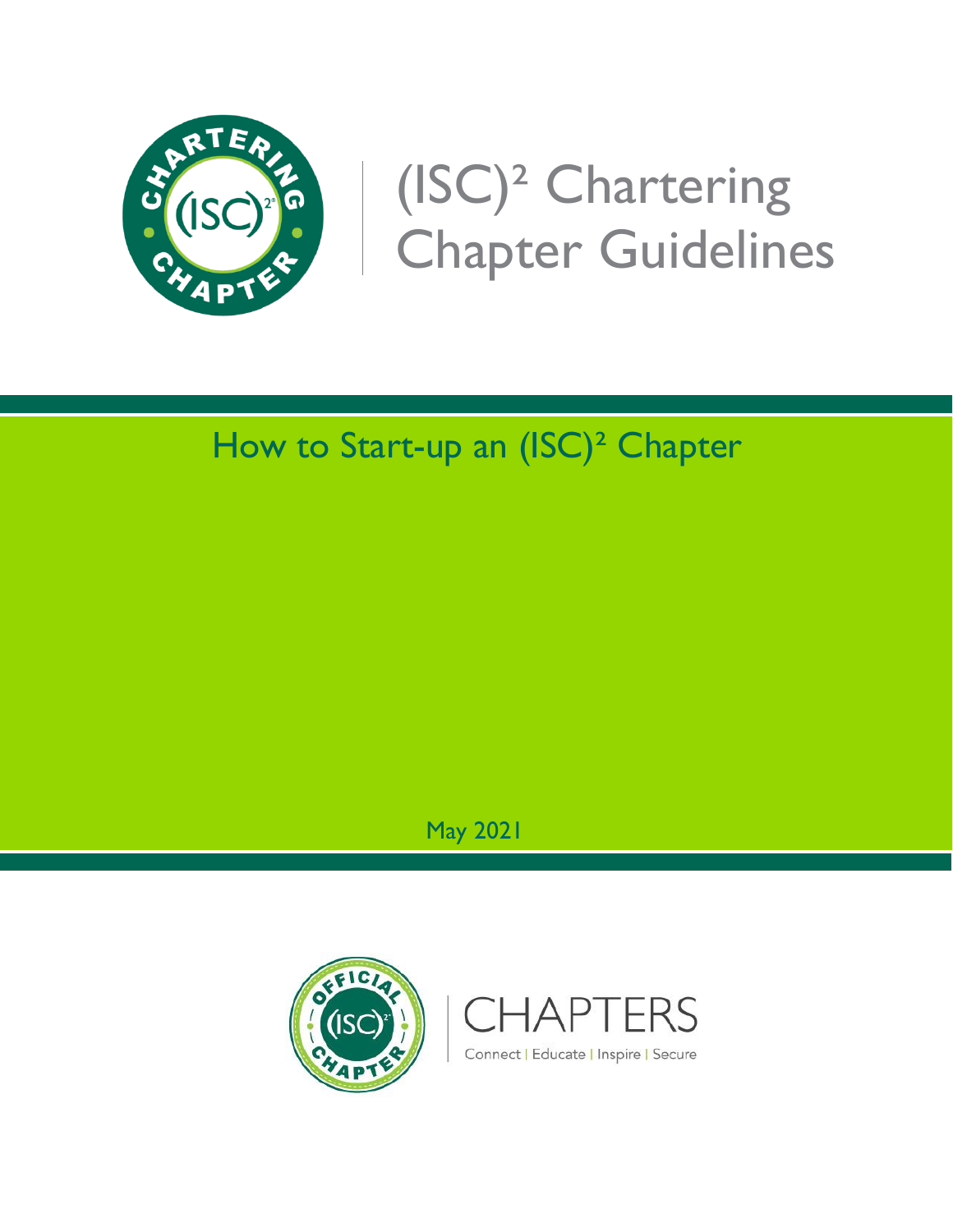

## (ISC)<sup>2</sup> Chartering Chapter Guidelines How to Start-up an (ISC)<sup>2</sup> Chapter

### **TABLE OF CONTENTS**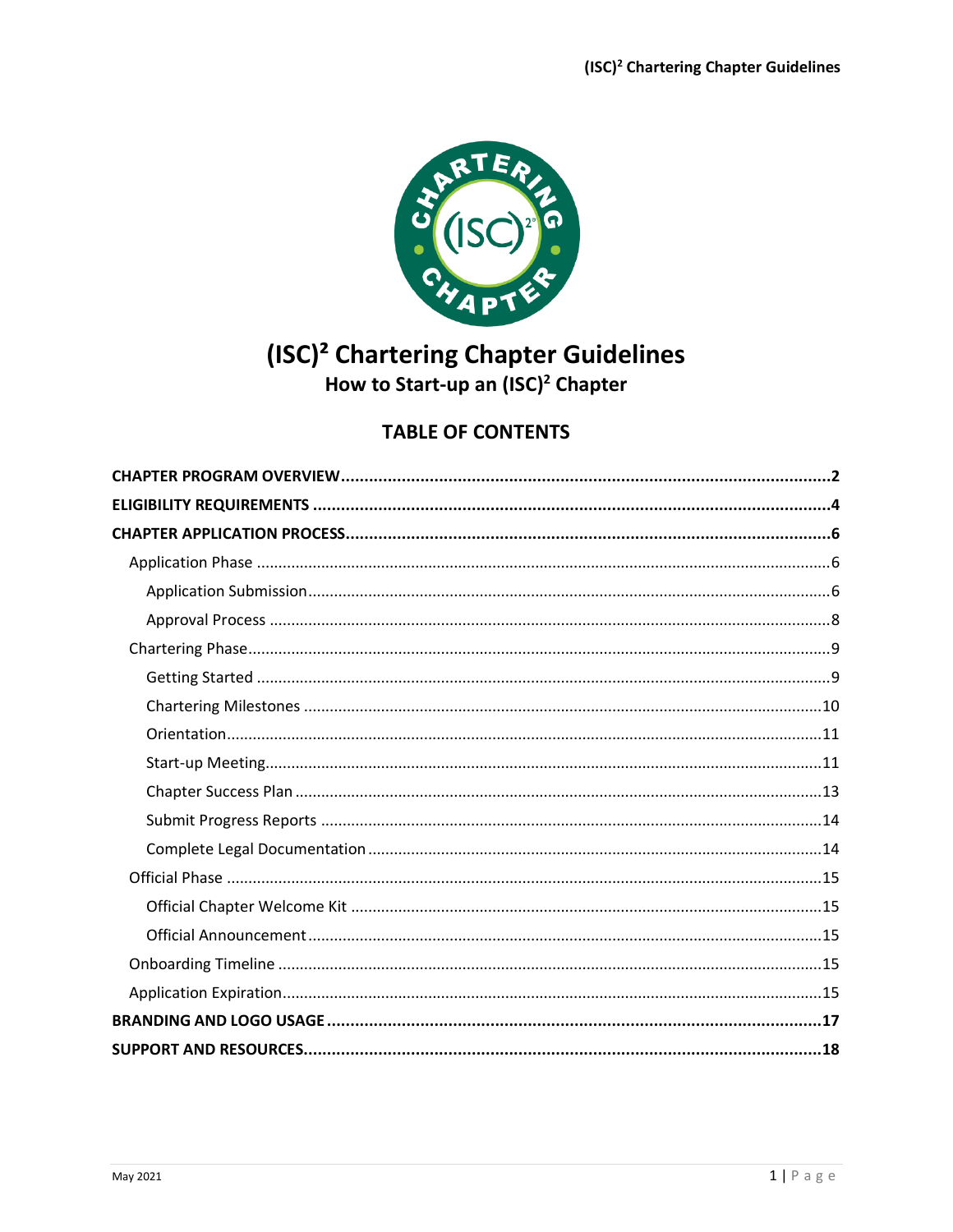# **(ISC)² Chartering Chapter Guidelines**

#### <span id="page-2-0"></span>**CHAPTER PROGRAM OVERVIEW**

Thank you for your interest in starting a new  $(ISC)^2$  Chapter in your local area! (ISC)<sup>2</sup> aims to strengthen the information security professional community through collaboration, education, networking and mentoring. With over 140 chapters and growing, the program provides (ISC)<sup>2</sup> members and nonmembers alike an opportunity to share knowledge, grow professionally, raise security awareness and advance information security in local communities around the world.

#### **The Vision and Mission of (ISC)<sup>2</sup>**

The (ISC)<sup>2</sup> vision of inspiring a safe and secure cyber world expands the (ISC)<sup>2</sup> mission and demonstrates our commitment to supporting and providing members and constituents with credentials, resources, and leadership to address cyber, information, software and infrastructure security and deliver value to society. We take pride in our reputation built on trust, integrity, and professionalism. And we're proud of our membership – an elite network of over 160,000 certified industry professionals worldwide.

#### **Chapter Program Goals**

The strategic objective for the Chapter Program is to engage (ISC)² Chapters as vital, relevant contributors to delivering on the  $(ISC)^2$  mission. The key goals for the program are to develop strategies to engage chapters and their members, demonstrate the value of the program to the organization and members, provide enriched opportunities for chapters to engage and retain membership, and improve governance and administration of chapters. Through these strategies, it will:

- Strengthen connections among  $(ISC)^2$  members and between  $(ISC)^2$  and our members
- Enhance the  $(ISC)^2$  member experience and improve value in membership
- Encourage non-(ISC)<sup>2</sup> credentialed professional participation to learn and contribute
- Advocate for the information security profession and  $(ISC)^2$  certifications
- Educate and empower local communities on cyber security awareness and protection
- Mentor aspiring information security professionals
- Provide current and timely educational opportunities and professional resources
- Create a forum for information security professionals to collaborate on projects and develop leadership skills





#### **Connect | Educate | Inspire | Secure**

The  $(ISC)^2$  Chapter Program was established to provide cybersecurity professionals to engage in various events and activities to:

- **Connect** like-minded individuals with networking and career opportunities
- Educate members on the latest trends and technologies, and preparing for an (ISC)<sup>2</sup> certification
- **Inspire** the next generation of cybersecurity professionals and future leaders
- **Secure** the local community by generating awareness and empowering individuals to protect themselves online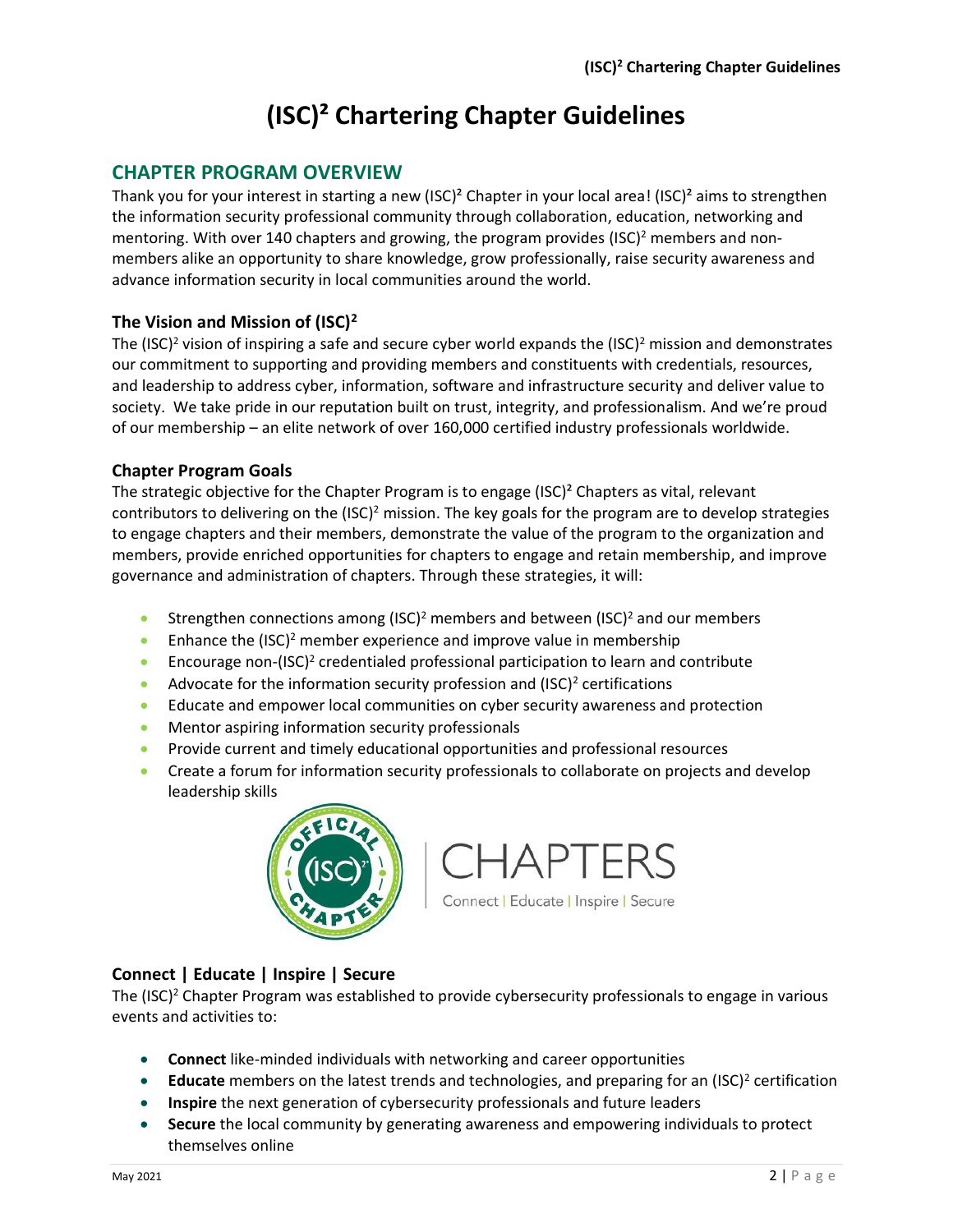Under each focus area, chapters can offer various activities based on their goals and member's interests:

| <b>Connect</b>                                                                                                                                              | <b>Educate</b>                                                                                                                                                      | <b>Inspire</b>                                                                                                                                                                                                                                     | <b>Secure</b>                                                                                                                                                                                  |
|-------------------------------------------------------------------------------------------------------------------------------------------------------------|---------------------------------------------------------------------------------------------------------------------------------------------------------------------|----------------------------------------------------------------------------------------------------------------------------------------------------------------------------------------------------------------------------------------------------|------------------------------------------------------------------------------------------------------------------------------------------------------------------------------------------------|
| • Professional Networking<br>• Career Development<br>• Job Connections<br>• Knowledge Exchange<br>• Joint Opportunities<br>• Social Outings<br>• Fellowship | <b>Industry Expert</b><br>Presentations<br><b>Study Groups</b><br>• Seminars/Workshops<br>• Curriculum Development<br>• Continuing Professional<br>Education (CPEs) | <b>Mentor Students</b><br><b>Special Interest Groups</b><br>• Cybersecurity Awareness<br>Advocacy for the Profession<br>٠<br>Leadership Development<br>$\bullet$<br><b>Professional Development</b><br>٠<br><b>Fundraising (Scholarships)</b><br>۰ | Teaching Others to be Safe<br>Online (children and<br>seniors)<br>• Form Partnerships with<br><b>Public and Private Sector</b><br>Collaborate on<br><b>Cybersecurity Awareness</b><br>Projects |

#### **Benefits of Chapter Membership**

Joining an (ISC)² Chapter will provide you with the opportunity to network with cybersecurity professionals and give back to the local community by sharing your time, talent, knowledge and experience. Not only will you gain a sense of fellowship with colleagues in your profession, but you will support the vision of inspiring a safe and secure cyber world and nurture the next generation of cybersecurity professionals. Other opportunities consist of:

- Developing leadership skills by serving as a chapter officer, speaking at chapter meetings or special events, and mentoring credential seeking professionals
- Studying with colleagues for  $(ISC)^2$  base and advanced credentials
- Earning CPEs by participating in professional activities
- Participating in co-sponsored events with other industry associations
- Assisting (ISC)<sup>2</sup> initiatives by speaking at industry events, or writing articles for publication
- Participating in local community outreach or public service projects to educate people about cybersecurity

#### **Start a Chapter Near You!**

(ISC)<sup>2</sup> encourages members who have the same vision of inspiring a safe and secure cyber world to start a chapter and make an impact in their local communities. It takes time, hard work and dedication, but there are many benefits involved that make it worth the effort.

This document will provide you with an overview of the entire chartering process, as well as step-bystep instructions on how to get started and become an official chapter. As part of the application process to start a chapter, you will need to review and acknowledge these Guidelines before submitting your application online.

Please feel free to contact us with any questions at [chapters@isc2.org.](mailto:chapters@isc2.org)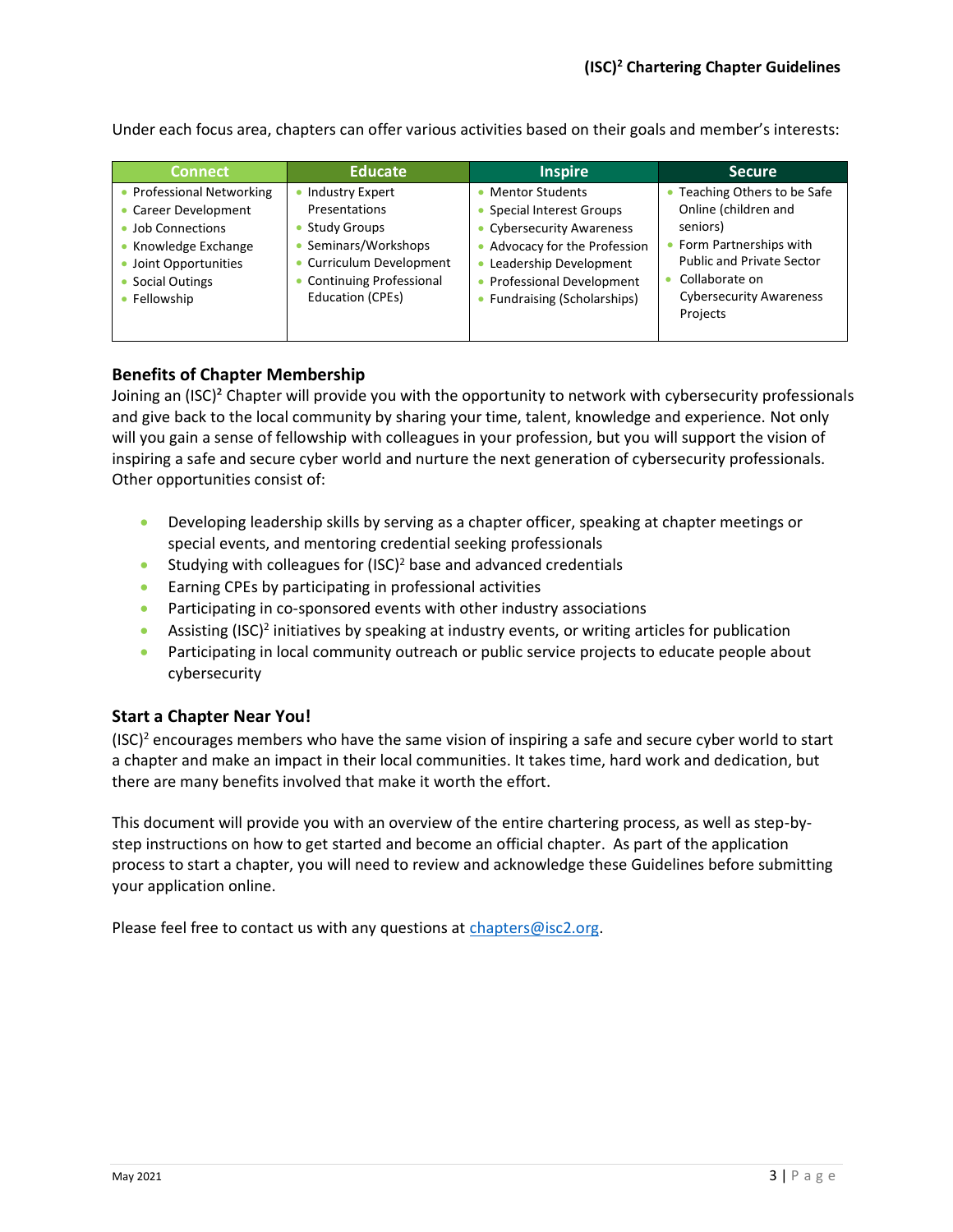#### <span id="page-4-0"></span>**ELIGIBILITY REQUIREMENTS**

To be eligible to start a chapter, you will need to meet the following requirements:

- Be an (ISC)<sup>2</sup> member in good standing for a minimum of three years
- Be a resident of the area in which you plan to start a chapter for at least one year
- Have proven leadership experience in a professional setting
- Not currently serving as an officer of another security chapter organization
- No previous convictions of criminal activity or conduct

Below is an explanation of each:

- **Membership Experience -** Starting a chapter places the applicant in a high-profile position in which they become an ambassador for carrying the reputation of  $(ISC)^2$ .  $(ISC)^2$  encourages members who understand the requirements for becoming a member and maintaining a certification, who can attest to what it's like to be a member, who abides by the  $(ISC)^2$  Code of [Ethics,](http://www.isc2.org/ethics) and believes in the vision and mission of (ISC)<sup>2</sup>, to take on the charge of starting a chapter in their local community. To truly understand the value of being an  $(ISC)^2$  member, one should be a member for at least three years in good standing, and complete one renewal cycle.
- **Local Residency –** Applicants must be a resident for at least one year in the proposed chapter territory. It is important that the member is familiar with the area and understands the needs of security professionals in the community. Having connections in the area can also be very helpful in getting established. Members who have heavy travel schedules or live in the area part time should not apply due to the limited time available to commit to developing the foundation of the chapter.
- Not currently serving as an officer of another chapter organization (ISC)<sup>2</sup> requires members who are developing and managing an  $(ISC)^2$  Chapter to focus their efforts on making the chapter successful, and to avoid being distracted with the mission and objectives of leading another similar chapter organization. This also prevents the possibility of biases and preferences. However, (ISC)<sup>2</sup> supports and encourages (ISC)<sup>2</sup> Chapters to work with chapters of other security organizations by producing joint/cobranded events and activities, but requires the leadership be separate. (NOTE: This applies to not only the applicant, but the officer positions of President, Treasurer, Secretary and Membership Chair; and Vice President if position is available in the chapter. This does not apply to directors and committee chairs.)
- **No previous convictions of criminal activity or conduct -** (ISC)² presumes its certified members to be of the highest ethical and professional caliber. To that end the organization has standards that candidates must acknowledge as part of being a leader of an  $(ISC)^2$  Chapter. The following activities may impact your eligibility to start an  $(ISC)^2$  Chapter:
	- Convicted of a felony, a crime based on dishonesty (felony or misdemeanor involving lying) or a Court Martial in military service or is there a felony charge now pending against you (Omit minor traffic violations and offenses prosecuted in juvenile court.)
	- Being involved, or publicly identified, with criminal hackers or hacking
	- Revocation of a professional license, certification, membership, or registration, or been censured or disciplined by any professional organization or government agency
	- Previously known by any other name, alias, or pseudonym (Omit user identities or screen names with which you were publicly identified, and name changes due to marriage or adoption.)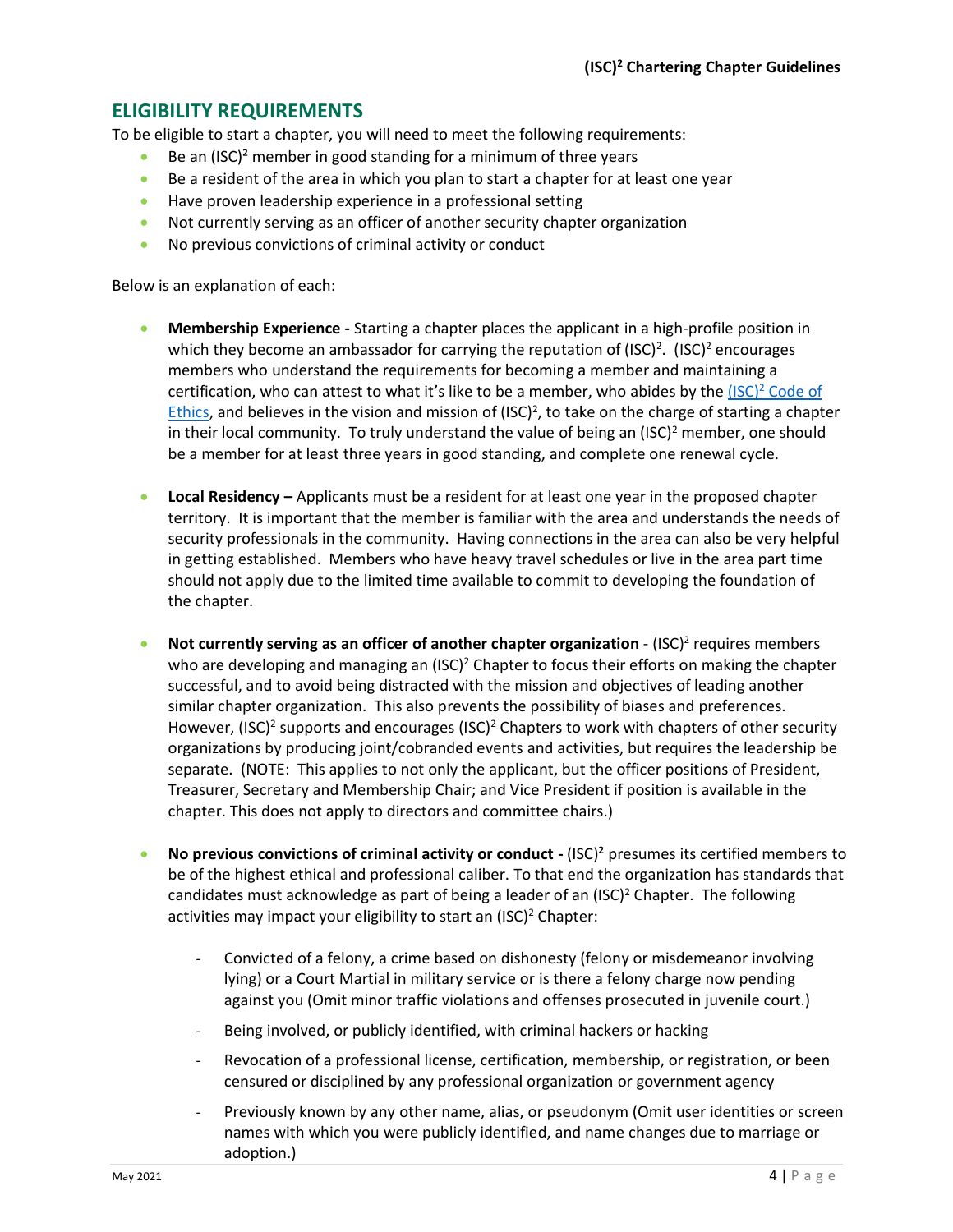If any of these activities apply to you, you may not be eligible to start or lead an  $(ISC)^2$  Chapter. If you feel you may still be eligible, please contact [legal@isc2.org](mailto:legal@isc2.org) to discuss your situation and receive clearance of eligibility.  $(ISC)^2$  members are advised to resolve any potential eligibility problems prior to applying to start an  $(ISC)^2$  Chapter.

*NOTE: (ISC)<sup>2</sup> holds the right to audit the member's professional experience or request a criminal background check at our discretion if concerns are raised about the member's credibility and expertise.*

#### **Leadership Criteria**

Strong leadership skills are key in starting up and running a successful chapter. The criteria in leading an  $(ISC)^2$  Chapter consists of stewardship, intellectual engagement, strategic thinking, team player, communications skills, ethical integrity, and transparency. Applicants should see the value of sharing ideas, interacting, and working with peers to build a network of colleagues and friends along the way.

- In addition, applicants should have previous leadership experience and/or knowledge in, but not limited to:
	- Starting a chapter, user group or other organized network
	- Holding an officer or director-level position within a chapter or organization (recommended two years)
	- Serving in a leadership position in a chapter, user group or other organized network (recommended two years)
	- Managing teams of people through employment or volunteer programs (consisting of five or more people)
	- Possess five years of experience working in a governance capacity

If you meet the criteria to start a chapter, review the next section on the Chapter Application Process which will provide you with details on next steps.

#### **Geographic Area for New (ISC)<sup>2</sup> Chapters**

The policy for assigning a geographical area for a new chapter territory is the following:

- An  $(ISC)^2$  member can request to start a new chapter in a geographical area not currently served by an  $(ISC)^2$  Chapter.
- The geographical area city should not overlap with an existing chapter.
- The geographical area covered should be no more than a reasonable travel for a face-to-face meeting. However, the area should be large enough to serve enough people who are interested in cybersecurity and to be active in the chapter (minimum number to start a chapter is 15).
- City, state, regional, country, and multi-country chapters are acceptable and will be considered if the chapter is able to serve members and cybersecurity professionals throughout the entire geographic area. There should be little to no potential for additional chapters forming in the future due to sparsely populated areas with little to no  $(ISC)^2$  members in the geographic area.
- The name of the chapter should reflect the geographic area that is being served, such as the name of the city or the regional area. Nicknames are not acceptable.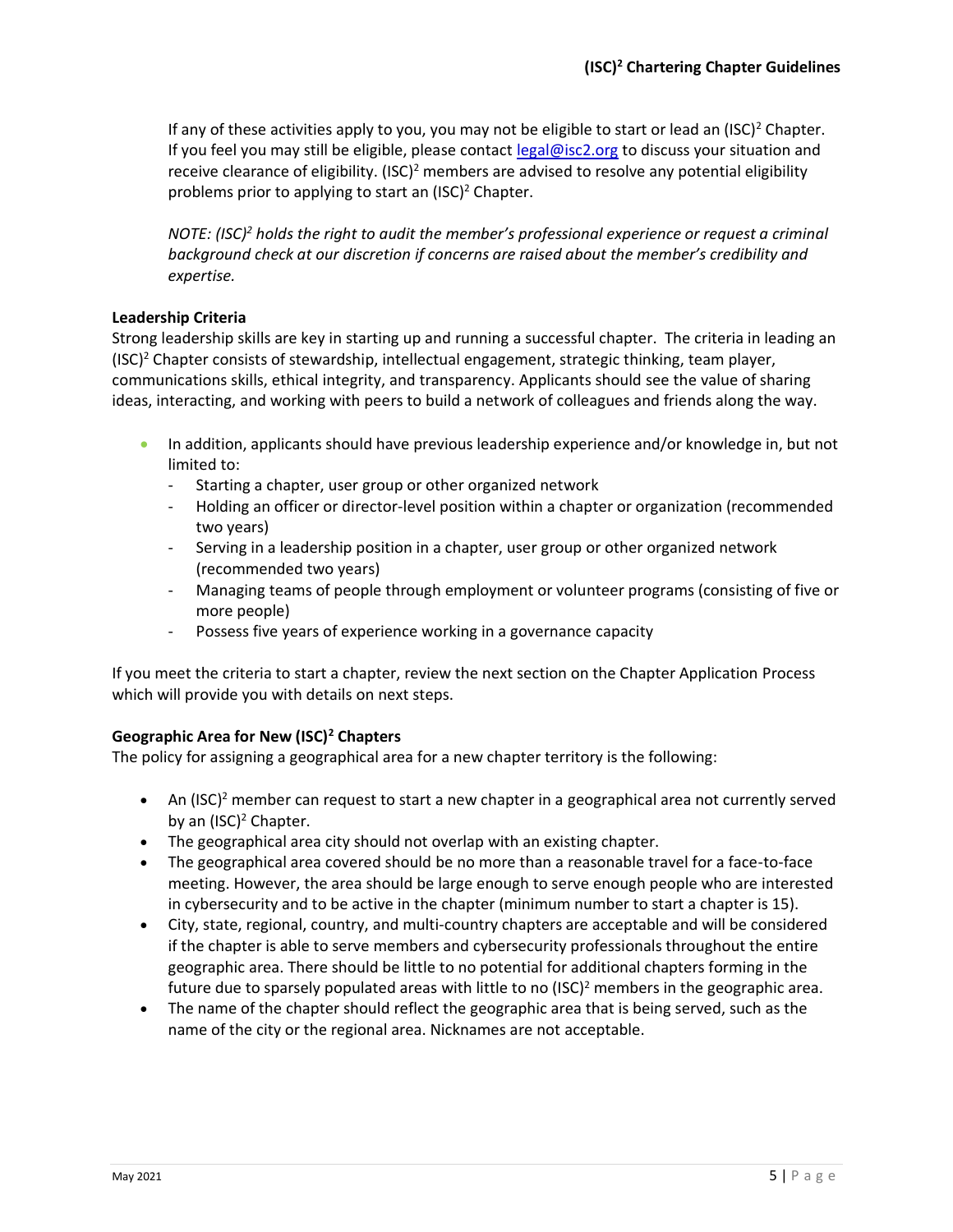#### <span id="page-6-0"></span>**CHAPTER APPLICATION PROCESS**

There are three phases involved in the process of becoming an official chapter of (ISC)². Below is an overview of each phase:

- **1. Application Phase** During this phase, members will submit an application to start a chapter in their desired location during a scheduled timeframe during the year. Open enrollment will take place twice per year, in the beginning and middle of the year [Refer t[o Start A Chapter](https://www.isc2.org/Chapters/Start-Chapter) page for exact dates]. (ISC)<sup>2</sup> will verify member background information and research details about the specific area of interest. If approved, then a regional chapter review team will evaluate the applications and score them based on specific criteria. If approved, the applicant proceeds to the Chartering phase. If declined, applicants are notified via email.
- **2. Chartering Phase**  Approved applicants will receive a start-up kit, which contains important materials to establish the chapter. A chartering chapter orientation will be held via a webinar with other applicants within the region who have been approved to start a chapter. The webinar will be recorded for those who are not able to attend the live version. All applicants must attend in the webinar (live or recorded). This webinar is the first milestone in a series of seven activities to be completed to continue through the chartering process.

Once the first milestone has been completed, an email announcement will be sent to all local  $(ISC)^2$  members to notify them of a chapter being formed in their area and to contact the applicant if interested in joining the initiative as a charter member. The applicant will need to schedule a start-up meeting with interested members to discuss the mission and goals of the chapter, elect officers and sign the application with at least 15 (ISC)<sup>2</sup> members. The application and meeting minutes are submitted to (ISC)<sup>2</sup>.

Three activities, or goals, are identified in the start-up meeting and implemented throughout the chartering process. Progress reports are submitted to  $(ISC)^2$  upon completion of each activity. Once the chartering group completes the three activities, they will complete legal documentation, and then proceed to the Official phase.

**3. Official Phase** – Once the legal paperwork has been signed off by (ISC)², the chartering group becomes an official chapter. The chapter receives an Official Chapter Welcome Kit and an announcement is sent to local  $(ISC)^2$  members about the chapter being newly established.

More details about each phase of the Chapter Application Process are explained in the next section.

#### <span id="page-6-1"></span>**Application Phase**

Before you apply to start an (ISC)<sup>2</sup> Chapter, determine if the area where you are interested in is available. Refer to the  $(ISC)^2$  [Chapter Directory](https://www.isc2.org/ch-directory) to find out if one already exists. If one does exist, then contact the local chapter directly for more information about membership and activities. If a chapter does not exist, then consider working with a group of your professional colleagues in your region to submit an application.

#### <span id="page-6-2"></span>**Application Submission**

Once you've determined you are eligible and no chapter exists in your desired location, then complete and submit an application via (ISC)<sup>2</sup>'s Chapter Application Portal. First, you will need to create an account for your proposed chapter in the system with an email address you plan to use for ongoing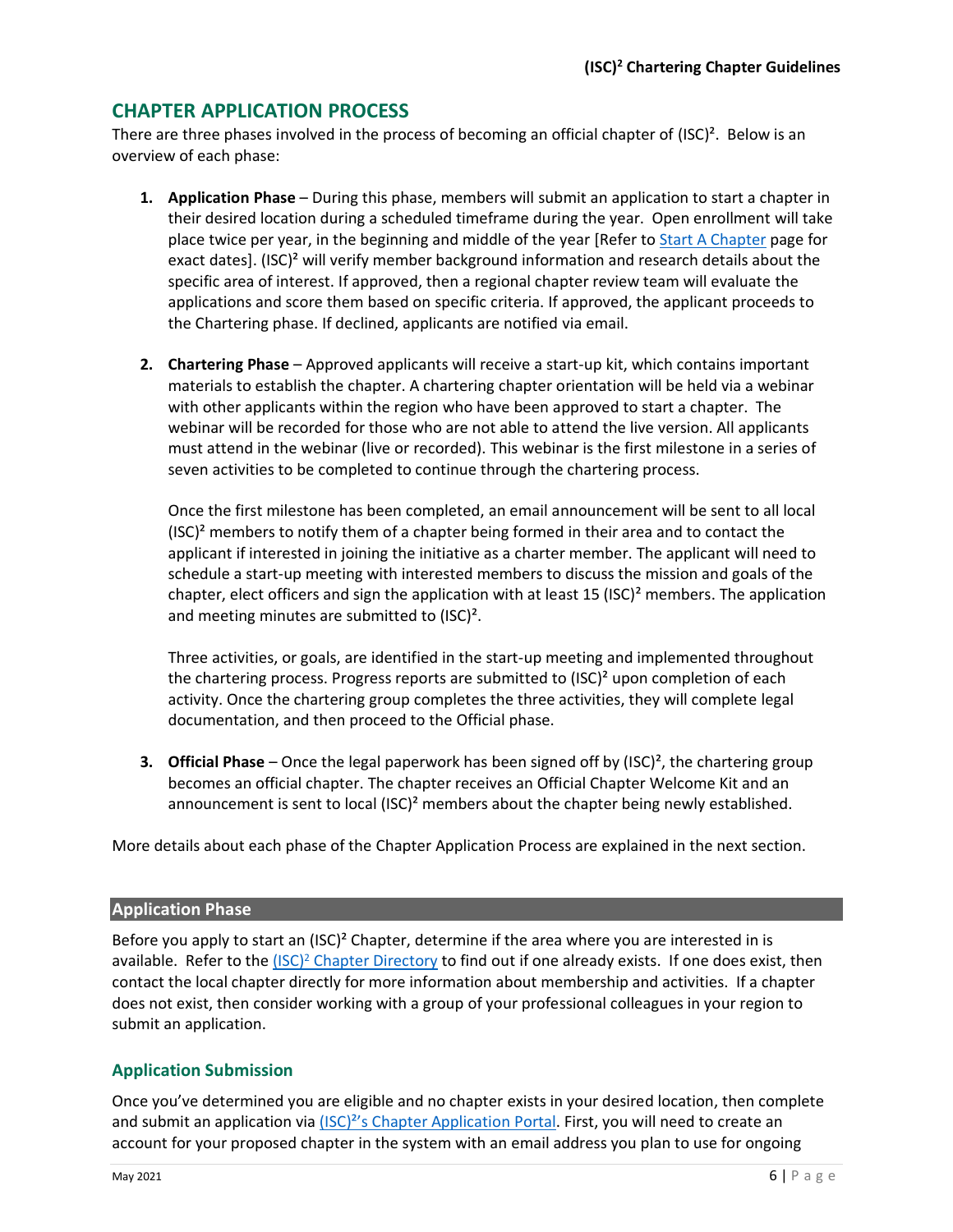| Login                   | (ISC) <sup>2</sup> Chapter Application Portal                                                                                                                                                                                                                                        |
|-------------------------|--------------------------------------------------------------------------------------------------------------------------------------------------------------------------------------------------------------------------------------------------------------------------------------|
| Email                   | Welcome to the (ISC) <sup>2</sup> Chapter Application Portal! Begin your journey in starting an<br>(ISC) <sup>2</sup> Chapter in your local community.                                                                                                                               |
| Password                | <b>New Applicants/First Time Users</b><br>Click the "Create New Account" button below in order to<br>begin a new application.                                                                                                                                                        |
| <b>Forgot Password?</b> | <b>Existing Applicants</b><br>Enter your Username and Password to complete the application.<br>(Your username is the email address and password you initially<br>used to set up your account.)                                                                                       |
| Login<br>Cancel         | <b>Forgot Password</b><br>Click on "Forgot Password" and enter your login email address to<br>reset your password. Once complete, an email will be sent asking<br>you to reset your password. You will receive a confirmation email<br>once you've successfully reset your password. |

chapter communications. You will use this system throughout the entire chartering process.

*Shown above: (ISC)² Chapter Application Portal (powered by CommunityForce)*

*Note: If you create an (ISC)²-specific email address, include the word "chapter" or variation of the word to distinguish your chartering chapter from the (ISC)² organization.* 

Once you've set up an account, you can login with the credentials you just created and choose the appropriate regional application. Please note that there are specific dates in which an application to start a chapter can be made. Open enrollment dates will be listed on the screen.

After you click "Apply", you will enter the Application Dashboard screen. Here you will be able to monitor and track your progress throughout the application process.

|                                     |                                                                          |                                                                                                                         | <b>Final Review and Submit</b><br>Choose Action $\blacktriangleright$                                                                                |
|-------------------------------------|--------------------------------------------------------------------------|-------------------------------------------------------------------------------------------------------------------------|------------------------------------------------------------------------------------------------------------------------------------------------------|
|                                     | Welcome to your (ISC) <sup>2</sup> Chapter Application Portal dashboard. |                                                                                                                         |                                                                                                                                                      |
| <b>Important Instructions:</b>      |                                                                          |                                                                                                                         |                                                                                                                                                      |
|                                     |                                                                          | . Click on any section and fill in the answers to questions, as they are presented on the page.                         |                                                                                                                                                      |
|                                     |                                                                          |                                                                                                                         | Each section below must read 100% in order to submit your application. If a section does not read 100%, there are unanswered required question(s) in |
| that section.                       |                                                                          |                                                                                                                         | • When you are ready to submit, click the "Final Review and Submit" button to verify your attachments have uploaded correctly and the application    |
|                                     |                                                                          |                                                                                                                         |                                                                                                                                                      |
| contains all necessary information. |                                                                          |                                                                                                                         |                                                                                                                                                      |
|                                     |                                                                          |                                                                                                                         |                                                                                                                                                      |
|                                     |                                                                          | Note: The file size for each document uploaded should not exceed 10mb/upload. Time given is in Eastern Time Zone (EST). |                                                                                                                                                      |
|                                     |                                                                          |                                                                                                                         |                                                                                                                                                      |
| <b>Member Profile</b>               | <b>Chapter Concept Plan</b>                                              | Declaration                                                                                                             |                                                                                                                                                      |
|                                     |                                                                          |                                                                                                                         |                                                                                                                                                      |
|                                     |                                                                          |                                                                                                                         |                                                                                                                                                      |
|                                     |                                                                          |                                                                                                                         |                                                                                                                                                      |
|                                     |                                                                          |                                                                                                                         |                                                                                                                                                      |
| 0%                                  | 0%                                                                       | 0%                                                                                                                      |                                                                                                                                                      |

*Shown above: Application Dashboard for in the (ISC)² Chapter Application Portal*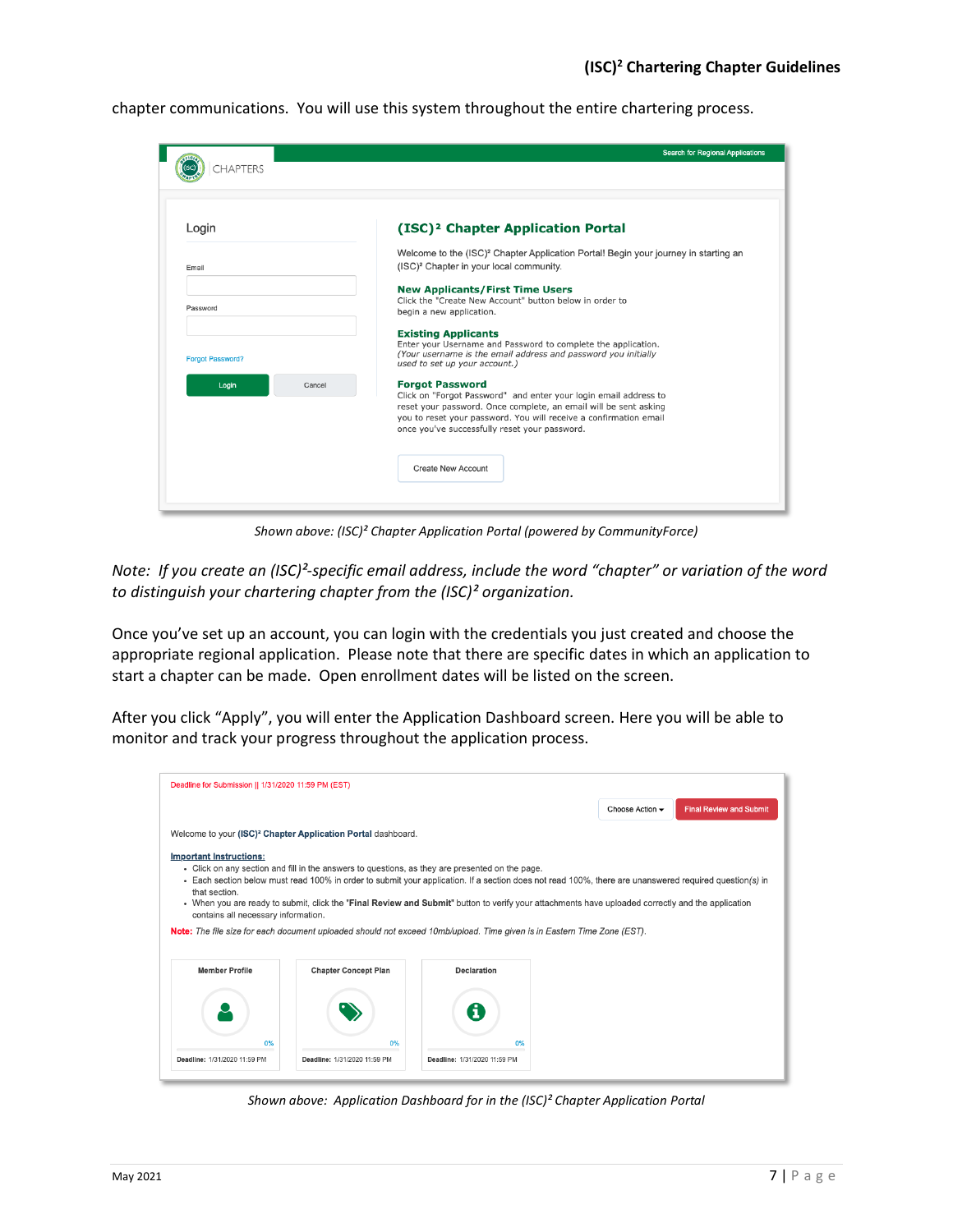During the Application phase, you will complete the following sections:

- **Member Profile** this section requests information about your contact information, membership affiliation, and professional leadership experience. You will also need to submit your resume or CV.
- **Chapter Concept Plan**  submit a vision and goals, and details of the people working with you to start a chapter in your local community. Questions include details pertaining to your requested location, the purpose and mission of the chapter, areas of focus, the proposed structure, and financial support (if necessary). The concept plan will serve as a guide for developing a more detailed plan later in the process.
- **Declaration** this section requires that you, as a representative of your group, acknowledge that you've read and agreed to the terms and requirements of the (ISC)² Chartering Chapter Guidelines, and affirm to the information you submitted in your application.

#### <span id="page-8-0"></span>**Approval Process**

Applications received will be thoroughly reviewed and assessed. The focus will be on the value and benefit a local chapter brings to the local community and to (ISC)². The team will be looking for a strong, compelling purpose to start a chapter in a particular area, including a well-thought-out concept plan as to the mission, focus and structure of the proposed chapter.

There is a three-step process in which each application is reviewed: **Verification**, **Evaluation** and **Final Decision**.

#### **Verification: Pre-Approval Process**

During the Verification Process, (ISC)² regional staff will check the applicant's background information to determine the following:

- Has the applicant been a member in good standing for at least three years?
- Has the member lived in current proposed location for at least one year?
- Does the member have leadership experience?
- Is the member a current leader of another security chapter?
- Is there more than one applicant for the proposed location?
- Is there an existing chapter in/nearby the requested territory? If so, how close is the chapter?
- Do the proposed boundaries present any conflict? If yes, why is it a conflict?
- How many members are in the proposed territory?

If the applicant meets all the requirements above, then he/she will proceed to the Evaluation Phase. If more information is required, (ISC)<sup>2</sup> will notify the applicant and request more details. If no additional details are received, and eligibility criteria is not met, then the application will be declined, and the applicant will be notified via email.

#### **Evaluation: Review and Scoring Process**

Once the application has been pre-approved, it is evaluated by (ISC)² Chapter Advisory Committee members. The team will review and score applications independently based on the following criteria:

1. **Location** – Is the requested location a viable area to start a chapter? Is the area too large to serve members? Does the proposed chapter name encompass the territory they plan to serve? Are there enough (ISC)<sup>2</sup> members in the area? Is this an area where (ISC)<sup>2</sup> should have a larger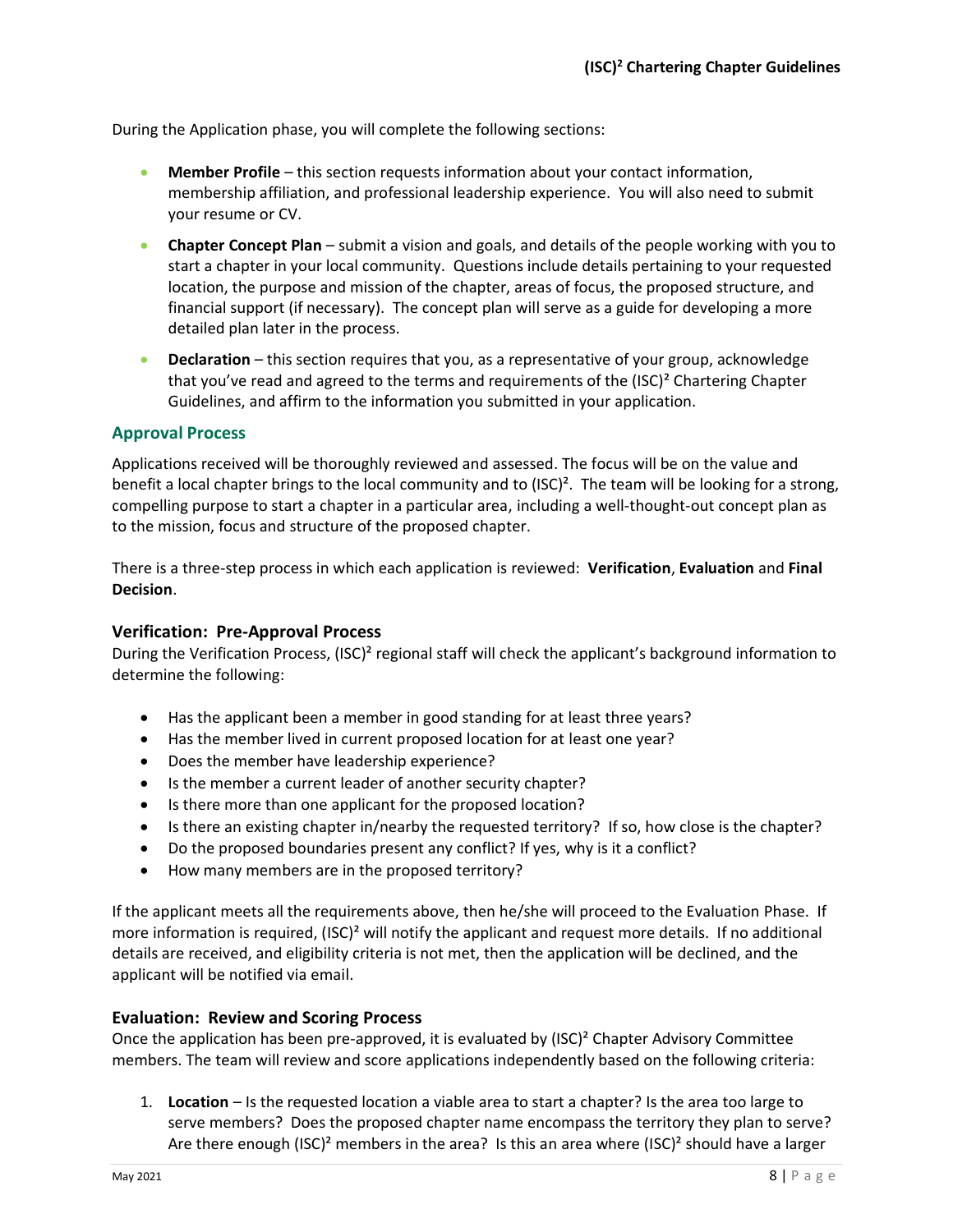presence? Are there any existing (ISC)² Chapters nearby? If so, are there any concerns for conflict?

- 2. **Leadership** Does the applicant's leadership experience meet expectations for starting and managing an (ISC)<sup>2</sup> Chapter? Based on the applicant's experience reported, would this individual serve as a good leader for the chapter? Are there any concerns?
- 3. **Motivation** Does the applicant appear to be interested in benefitting the greater good of the profession, or does he/she appear to be motivated to benefit his/herself? Does the applicant have the time to commit and dedicate to starting the chapter?
- 4. **Vision** Does the applicant have a well-developed plan for the chapter? Does he/she have a solid vision or mission statement? Is there a particular focus for the chapter (i.e. education, networking, service, etc.)? Has the applicant investigated where, when and how often to meet? How far into the future is the proposed plan?
- 5. **Finances**  Based on the proposed chapter concept plan, does it appear that the chapter will be able to financially support itself? Has the applicant proposed how the chapter would be funded? Will it be able to raise the appropriate funds to support itself? Does it appear that it will have little to no expenses?

Applications will be scored on a "confidence" scale of 1 to 5, with 5 being the highest and 1 being the lowest. The total and average scores are then reviewed and evaluated by the (ISC)<sup>2</sup> Chapter Relations Team.

#### **Final Decision: Decline/Approval Process**

Once scores are reviewed and evaluated, the team will make a final decision on the applications.  $(ISC)^2$ may approve or decline any application at its sole discretion.

In the case where multiple applications are submitted for the same location, the applicant with the highest score and feedback will be approved and will take the lead in establishing a chapter in the area. Other applicants will be notified and connected with the approved applicant to help with establishing the chapter.

For applications that have been declined, applicants will be notified via email. The applicant may be eligible to resubmit during the next enrollment period.

#### <span id="page-9-0"></span>**Chartering Phase**

Once the application has been approved, the applicant enters the Chartering Phase. In this phase, the applicant is responsible for organizing and establishing the chapter, for recruiting members, holding a start-up meeting and elections, developing, and implementing a success plan with chartering members, and submitting progress reports. All of this takes place over a 6–7 month period. Specific dates will be provided upon notice of the application approval.

#### <span id="page-9-1"></span>**Getting Started**

#### **Chartering Group**

Applicants will be assembled into regional chartering "group". Information will be shared among the groups via a virtual orientation initially, and then individuals will be introduced to provide support for one another throughout the chartering process. This will help develop relationships and provide support among other  $(ISC)^2$  members who are going through the process at the same time.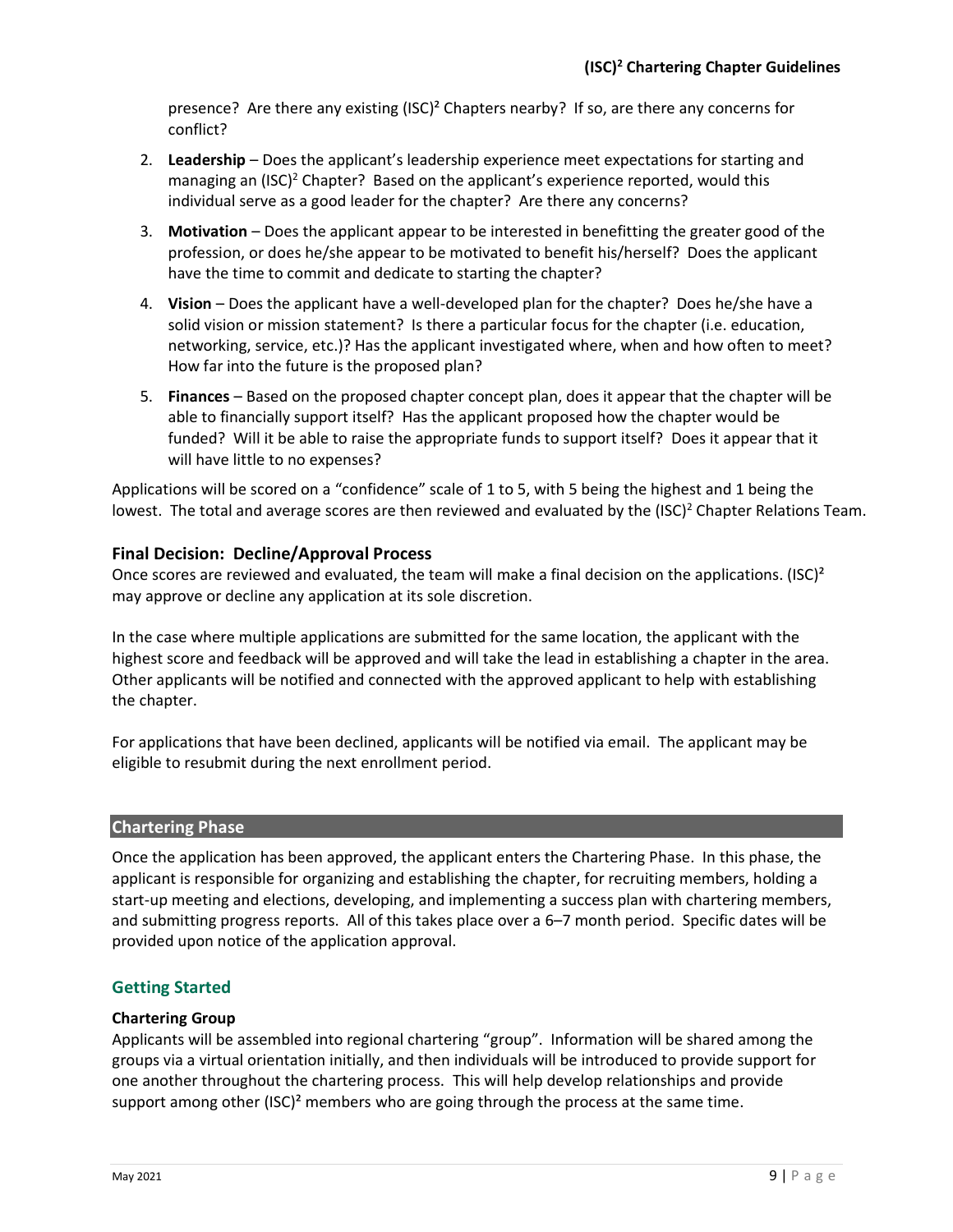#### **Chapter Start-Up Kit**

Chartering groups will receive a packet of materials needed to become an official chapter. The kit includes:

- **(ISC)² Official Chapter Handbook**  contains policies and guidelines for managing an Official (ISC)² Chapter.
- **Chartering Chapter Logo** a Chartering Chapter logo is available for use throughout the chartering process. You will receive the Official Chapter logo once your chartering chapter receives its charter.



- **Chapter Application** to be completed at the chapter's Start-up Meeting with signatures from members who are interested in joining the initiative to start the chapter. These individuals will be considered "charter members". Additional charter members can join throughout the Chartering process until the chapter becomes official.
- **Marketing Templates**  a branded Word document and PowerPoint presentation files will be provided to you to use throughout the chartering process.
- **Success Plan** a template will be provided to you to develop a plan for your chapter to implement during the chartering phase of the application process.
- **Activity Status Reports**  a sample activity status report form will be provided to you to report on the progress of your chartering chapter.
- **Sample Chapter Bylaws**  a governance document is required to become an official chapter.  $(ISC)^2$  provides sample bylaws template to use, but the chartering chapter may develop its own. This document will need to be submitted to (ISC)² before completing the chartering process.
- **Chapter Affiliation Agreement** to become an official (ISC)² Chapter, all chartering groups shall agree to abide by all  $(ISC)^2$  regulations and requirements by signing the  $(ISC)^2$  Chapter Affiliation Agreement.
- **New Chapter Profile Sheet** this document requests information to be able to set up accounts in (ISC)<sup>2</sup> system and ship the (ISC)<sup>2</sup> Official Chapter Welcome Kit to the appropriate location.

You will also be set up with a **Chapter Group Hub** on the  $(ISC)^2$  [Community](http://community.isc2.org/) where you can connect, communicate and collaborate with other chartering members of your group.

#### <span id="page-10-0"></span>**Chartering Milestones**

Once applicants receive their Chapter Start-up Kit, then they must complete several milestones throughout the chartering process. This probationary period is to ensure that a solid foundation is built before receiving the official charter and to confirm chapters are set up correctly. In addition, these activities will help the group build momentum and remain active.

Below are the seven milestones in which each chartering group is to complete to become an official (ISC)² Chapter:

- **1. Orientation**
- **2. Start-up Meeting & Application**
- **3. Success Plan**
- **4. Goal/Activity #1**
- **5. Goal/Activity #2**
- **6. Goal/Activity #3**
- **7. Legal Documentation**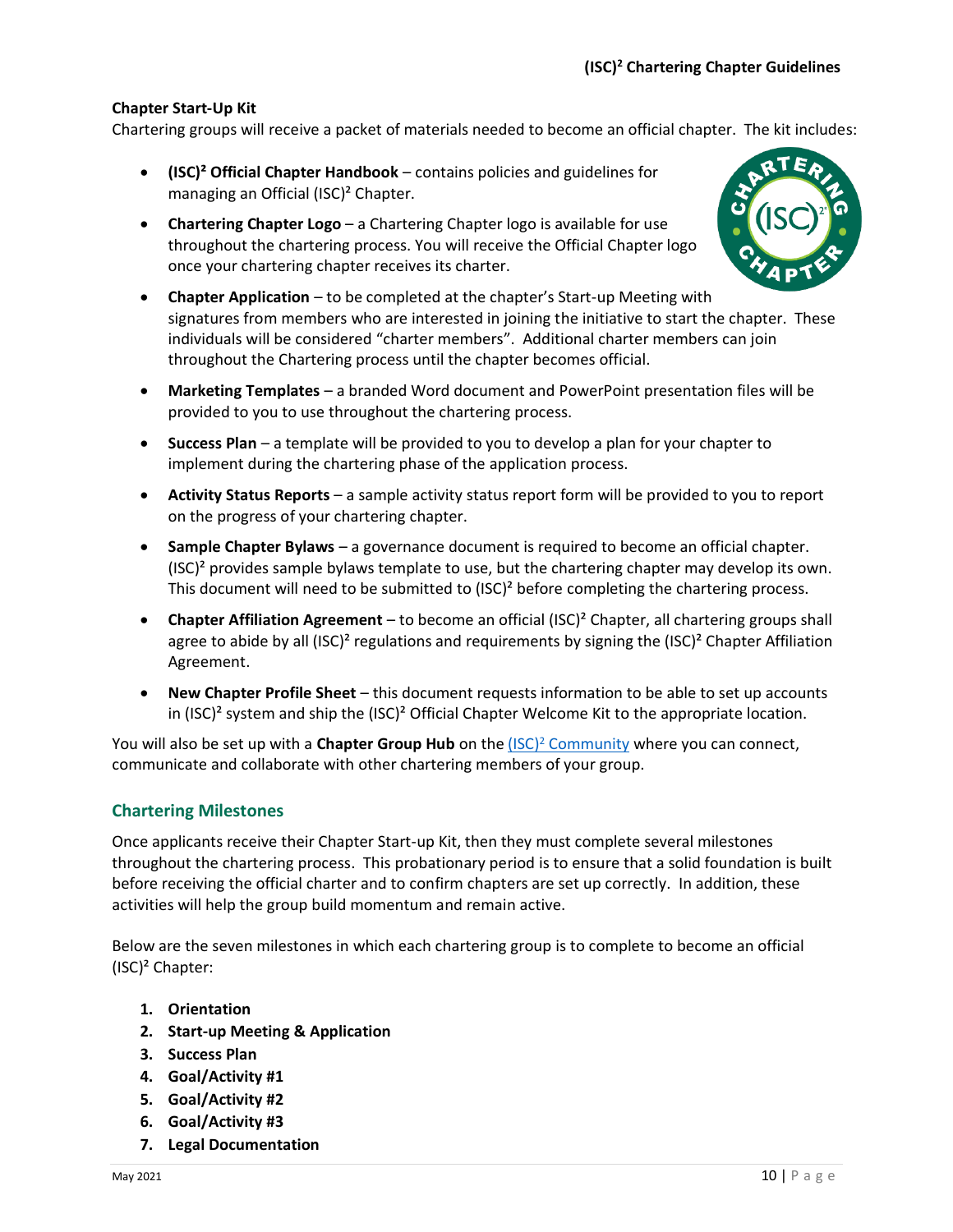Each one of these steps will need to be completed in the [\(ISC\)² Chapter Application Portal.](https://isc2chapters.communityforce.com/Login.aspx)



*Shown above: Activities of the Application Phase as shown in the Chapter Application Portal.*

#### <span id="page-11-0"></span>**Orientation**

A Chartering Chapter Orientation will be held via a web conference for all approved applicants within a specific region, to provide guidance and direction as they start the process of forming their chapter. During the webinar, (ISC)² regional staff will review rules and requirements for establishing a chapter and address other key areas of the (ISC)² Chartering Chapter Guidelines. They will also review the Chapter Start-up Kit and provide various tips and advice to help them get started. At the end of the call, a Q&A session will be held where the applicants can ask questions. Once you've completed the Orientation, enter the date you attended and provide an electronic signature in the (ISC)² Chapter Application Portal.

After the Orientation, (ISC)<sup>2</sup> will assign a chapter mentor and send a local outreach email.

#### • **Chapter Mentors**

A mentor will be assigned to each chartering chapter as a "go to" resource for advice and guidance throughout the chartering process. The mentor may be a current or former  $(ISC)^2$ Chapter officer or an (ISC)² Chapter Advisory Committee member. This person will have previous chapter and/or leadership experience that will be able to share their experience and provide valuable insight.

#### • **Outreach Email**

 $(ISC)^2$  will send an email on behalf of the applicant to all  $(ISC)^2$  members located in the requested area to notify them of the formation of the new chapter and invite them to become a charter member. Members will be instructed to contact the chartering chapter for details. Not only does this help with your recruiting efforts, but it ensures all  $(ISC)^2$  members are given the opportunity to get involved at the early stages of the chapter formation. Once you have at least 15 (ISC)<sup>2</sup> members who are interested, then hold a start-up meeting.

#### <span id="page-11-1"></span>**Start-up Meeting**

Once the applicant can generate enough interest from local members to start the chapter, he/she will hold a start-up meeting to discuss the mission and goals of the new chapter, elect officers, and sign the application form.

#### • **Discuss the Mission and Goals**

Interested members should discuss and determine the mission and goals of the chapter, as well as the areas of focus that the group is interested in, such as professional development, community service, networking, and social activities, etc. The applicant shall review his/her chapter concept plan with the group and discuss details pertaining to the proposed chapter name, geographical boundaries, meeting location, frequency of meetings, membership fees (to charge or not to charge), legal status, communications, start-up costs, etc.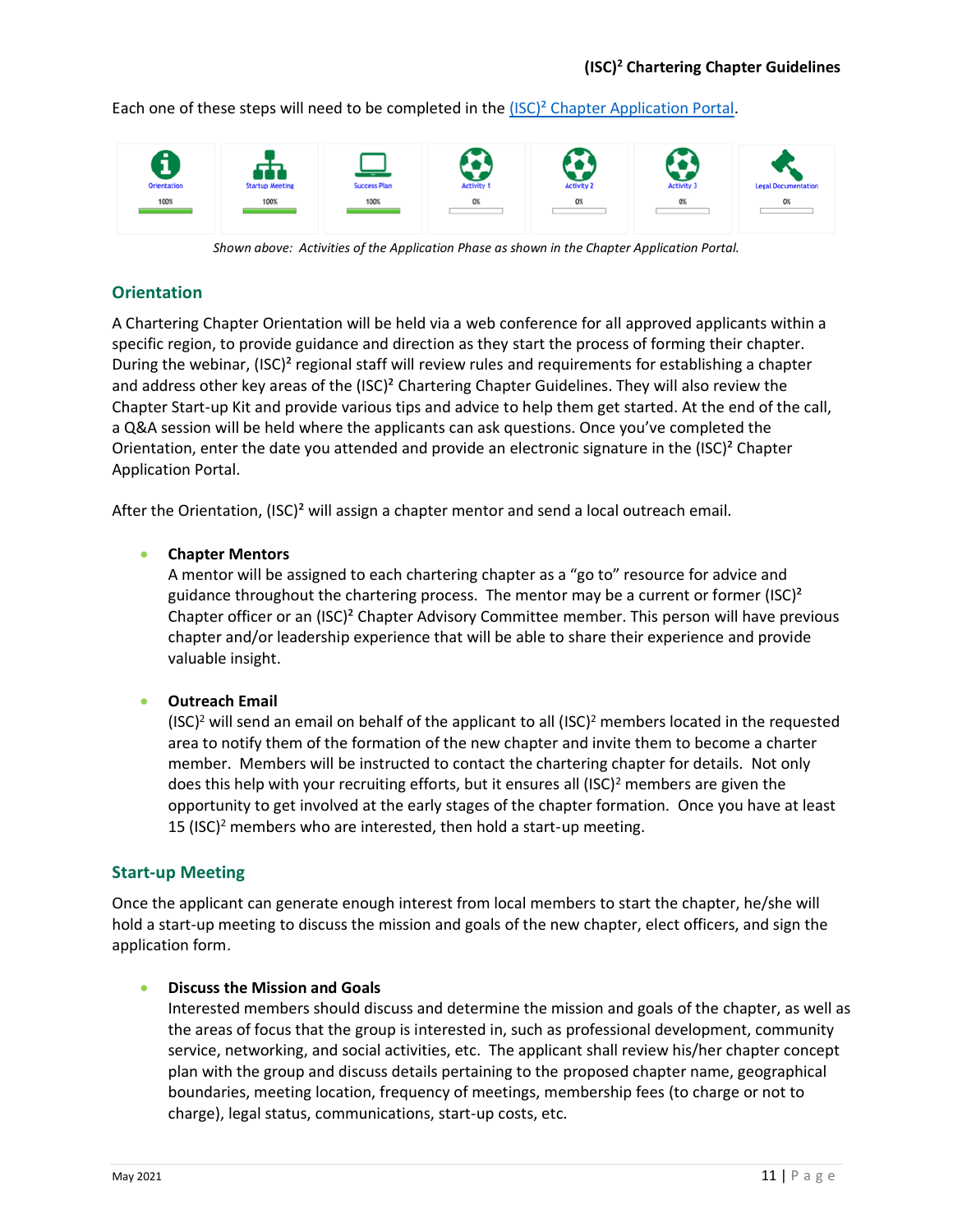#### • **Elect Officers**

There are four positions required to operate an  $(ISC)^2$  Chapter: President, Treasurer, Secretary and Membership Chair. These positions may only be held by  $(ISC)^2$  credentialed members who do not hold a leadership position in a competing security organization. These positions should be filled by four different (ISC)<sup>2</sup> members when submitting the (ISC)<sup>2</sup> Chapter Charter Application who fulfill these roles throughout the chartering process.

Please note the following:

- The approved applicant should serve as the President during the chartering process and will be the main point of contact with  $(ISC)^2$  until the chapter receives its charter.
- An (ISC)<sup>2</sup> credentialed member or other security professional who is employed by entities with a conflict, offer a service, or are commercially motivated to promote alternative certifications/training may become a member of a chapter; but **cannot** serve as a chapter officer.
- A member from another security chapter organization may join as a member of an  $(ISC)^2$ chapter; however, an officer from another chapter organization **cannot** concurrently serve as a required officer of an (ISC)<sup>2</sup> chapter.

Chapters can define the specific roles for each officer position; however, a basic job description for each one is as follows:

- **President** responsible for presiding over the business meetings and ensures that all rules and regulations are observed, appoints and serves as a member of all committees, decides tie votes and ensures that all officers faithfully perform their duties.
- **Treasurer** responsible for keeping an accurate record of all chapter receipts and expenditures. Treasurer shall collect all dues and other monies, depositing in a repository in the name of the chapter.
- **Secretary** responsible for recording the proceedings of the chapter, writes and conducts the correspondence, as well as prepares reports due to  $(ISC)^2$ .
- **Membership Chair** responsible for promoting the membership growth of the chapter and ensuring new and potential members can take part as easily and smoothly as possible. Also responsible for maintaining membership records to ensure they are accurate and up to date.

#### **Other Positions for Consideration:**

- **Vice President** many chapters create a position of Vice President within the chapter's board. Typically, this is the first person in the presidential line of succession and ascends to the presidency if the president was removed for any reason. This position is not required, but optional. If the chapter chooses to include this position, then the individual must be a member of  $(ISC)^2$ .
- **Chairs, Directors, Etc.** many chapters create other positions within the chapter to support the leadership team. These positions are eligible be held by non-(ISC)<sup>2</sup> members.
- Past President – another role to consider in the long term, is adding a "past president" position which will help when transitioning new officers to the board. This position would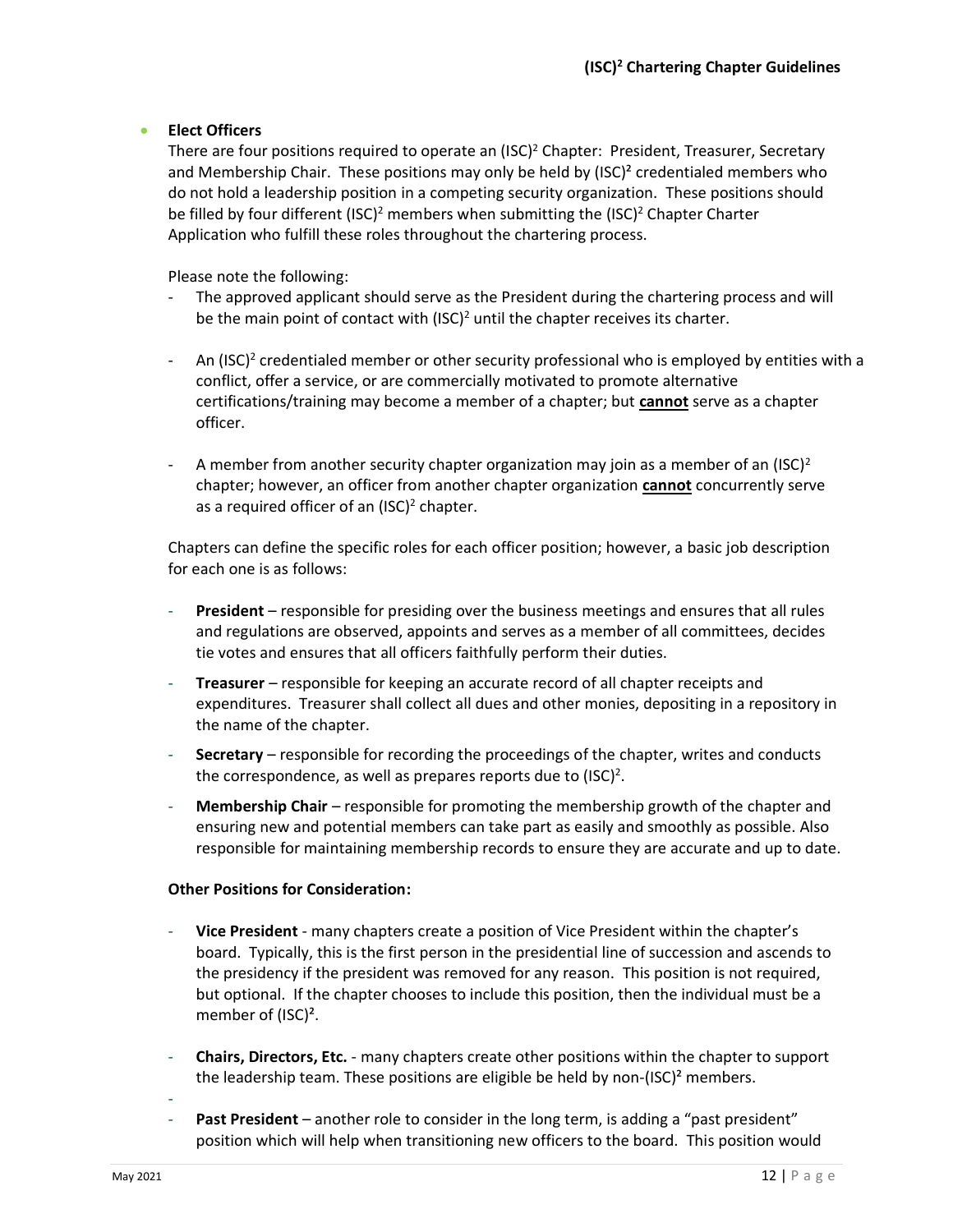typically advise the incoming/new President and other officers and Board of Directors and chapter leaders regarding past practices, general operations, and other matters to assist in the smooth running of the chapter.

- **Charter Member (or Founding Member)** – as an original member of the chartering chapter, all members on the final roster will be considered "charter members" once your group becomes an official chapter. The chapter can choose to provide special recognition to its members for this unique designation.

#### • **Signing the Chapter Application**

To proceed with the next milestone in the chartering process, the applicant must obtain at least 15 signatures from  $(ISC)^2$  members on the chapter application.

- An (ISC)<sup>2</sup> member is a professional who holds one or more of the following (ISC)<sup>2</sup> credentials: CAP, CCSP, CISSP, CSSLP, HCISPP and SSCP.
- $(ISC)^2$  credentialed members and non-credential holders may join an  $(ISC)^2$  Chapter
- An (ISC)<sup>2</sup> chapter member who does not hold an (ISC)<sup>2</sup> credential, is not a member of (ISC)<sup>2</sup>
- (ISC)<sup>2</sup> members are *not* automatically enrolled as a chapter member, and are not required to join a local chapter
- Members can choose to join more than one (ISC)<sup>2</sup> Chapter
- All (ISC)<sup>2</sup> chapter members are required to abide by the  $(ISC)^2$  Code of Ethics
- To verify if someone holds an (ISC)<sup>2</sup> certification, visit the (ISC)<sup>2</sup> [Certification Verification](https://www.isc2.org/MemberVerification) page

#### • **Complete and Submit the Application and Meeting Minutes**

The (ISC)² Chapter Application should be completed and signed by the chartering members. Be sure the newly elected officers are listed, as well as any other positions assigned under the Chapter Position section. All materials should be packaged and uploaded to the (ISC)² Chapter Application Portal. **(ISC)**<sup>2</sup> **will not accept incomplete applications.** Keep the original files for your records. (ISC)² will review the materials and provide feedback within a specified timeframe (as provided to you in your approval letter).

#### <span id="page-13-0"></span>**Chapter Success Plan**

Once you've held your start-up meeting and elections, you will work with your team to develop a Success Plan and implement over the next several months. This will be based on the Chapter Concept Plan you submitted when applying to start a chapter, and the feedback received during your start-up meeting. (ISC)<sup>2</sup> will provide a template you can use, or you can develop your own plan. Either way, three activities should be established for your group to accomplish over the next 4-5 months.

Here are some examples of goals your group can work towards:

- Member meeting
- Industry expert presentation
- Community service event
- Increase membership (%)
- Hold a study group
- Develop a policies and procedures manual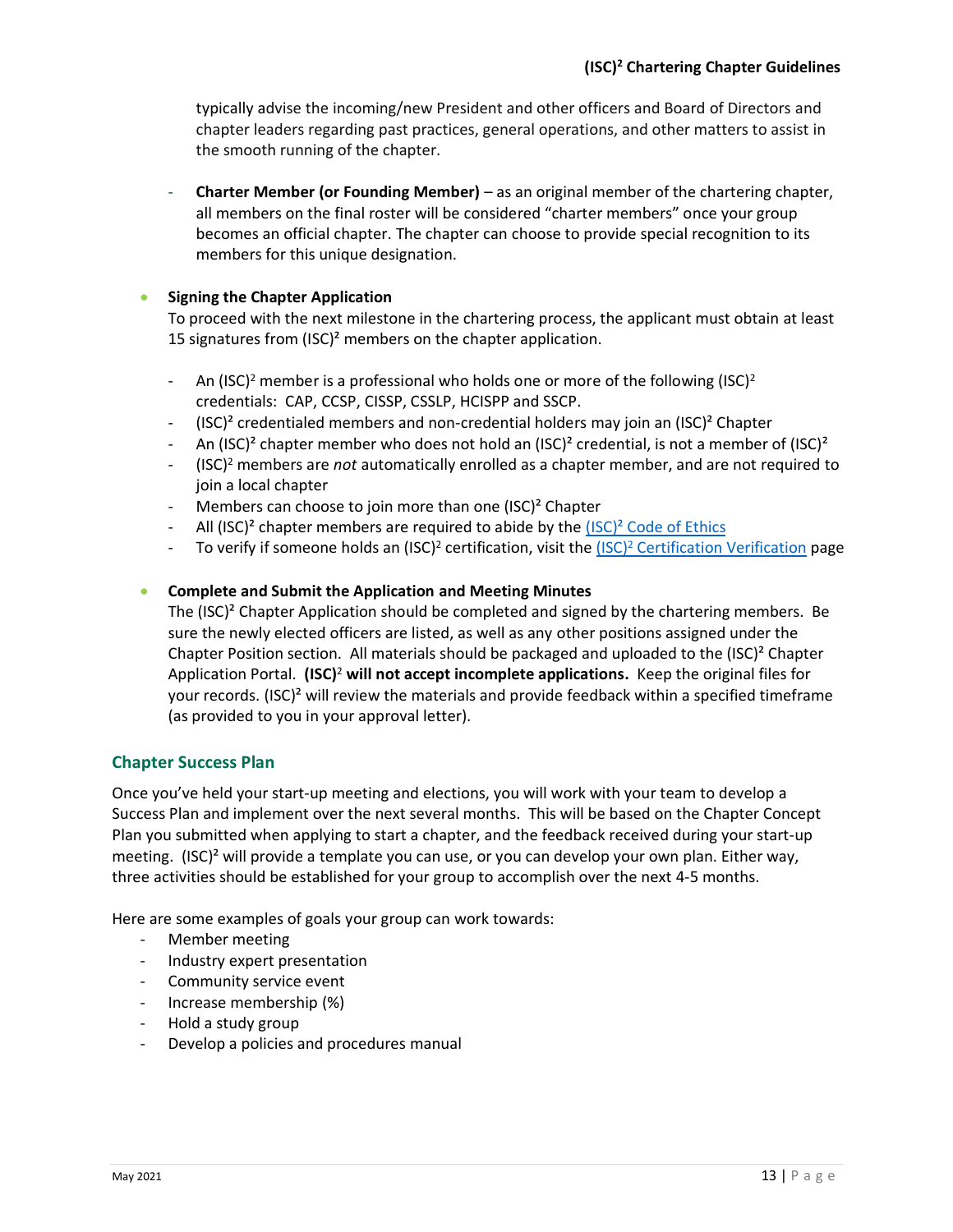#### <span id="page-14-0"></span>**Submit Progress Reports**

As your group accomplishes each goal, progress reports should be submitted to the Chapter Application Portal. Deadlines will be assigned for each goal and progress will be monitored in the system. All three goals should be accomplished by the end of the chartering period to become an official chapter.

#### <span id="page-14-1"></span>**Complete Legal Documentation**

To finalize the chartering process and receive your charter, the following items will need to be completed and submitted to (ISC)² through the Chapter Application Portal:

#### • **Chapter Bylaws/Governing Documents**

Each  $(ISC)^2$  Chapter shall adopt its own bylaws or other governance document for its operations that comply with the  $(ISC)^2$  Chapter Affiliation Agreement. This document serves as the rules by which the chapter operates, such as establishing member dues, types of meetings, election process, officer roles, how to resolve chapter conflict issues, etc. Sample bylaws are provided to chartering chapters to use as a model in establishing its own bylaws. This document can be used, or you can develop your own. Once your governance document (or bylaws) has been drafted and formally adopted by the chapter, you will need to submit a copy (in English) to  $(ISC)^2$ for our records. Sign and scan the information and upload it into the application portal.

#### • **Chapter Affiliation Agreement**

This document outlines the framework of your chapter and is legally binding. The agreement should be physically signed by the chapter president and submitted to (ISC)<sup>2</sup> for final authorization. The agreement shall **not** be altered in any way by copying and pasting it into a word processing file. Please print and sign the form as is.

#### • **New Chapter Profile Sheet**

Complete this sheet with the location information of your chapter to receive the Official Chapter Welcome Kit, as well as to update your chapter record with any changes that have taken place since the application process first started, and to record all chartering members with (ISC)². In addition, this information will be used to register you as an Official CPE Submitter of (ISC)<sup>2</sup>.

Once these items have been completed, upload them into the Chapter Application System. The original agreement should be kept on file with the chapter's records. (ISC)<sup>2</sup> will review and authorize the agreement, in which you will receive an official welcome letter and signed copy of the agreement.

**Legal Registration –** Legal registration is the sole responsibility of the chapter. The chapter is considered independent of  $(ISC)^2$  and not controlled or managed by  $(ISC)^2$  in any way except for the restrictions imposed by  $(ISC)^2$  for the use of its mark, and those stated in the Chapter Affiliation Agreement.

Chapters will need to establish a legal entity in their own name as a "Chapter"**.** While incorporation is not required to form a chapter, depending on local legal requirements to establish an independent bank account, it will be required to apply for financial startup assistance from (ISC)².

(ISC)<sup>2</sup> cannot provide any legal assistance regarding how to set up a chapter entity. Therefore, (ISC)<sup>2</sup> advises all members to seek legal advice in your local jurisdiction on any questions regarding the establishment of a legal entity. If you decide to legally register the chapter with the state or country as a corporation, not-for-profit, limited liability, etc., then submit a copy of the documentation to (ISC)<sup>2</sup> for our records once completed.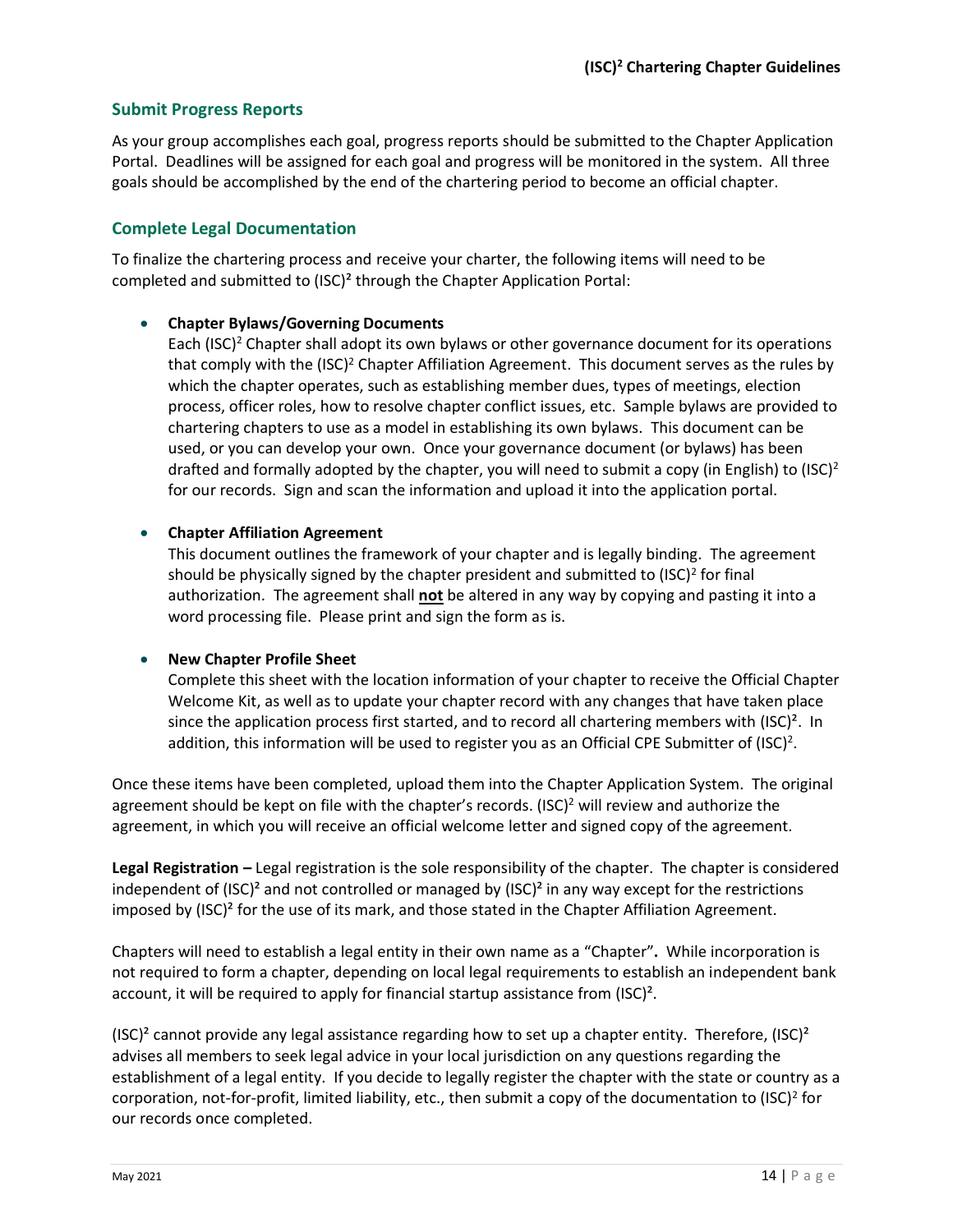#### <span id="page-15-0"></span>**Official Phase**

The final phase of the Application Process is becoming an official chapter. (ISC) $^2$  will review the materials submitted in the Chapter Application Portal and will determine if all the requirements have been met to become an official (ISC)² Chapter. Groups will be notified if they are approved or declined by the regional office. If approved, the group will receive a notification providing details about next steps.

#### <span id="page-15-1"></span>**Official Chapter Welcome Kit**

After the chartering chapter is notified of becoming an official (ISC)<sup>2</sup> Chapter, (ISC)<sup>2</sup> will prepare a custom Official Chapter Welcome Kit containing your official welcome letter, signed charter, certificate, and other materials. (ISC)<sup>2</sup> will also provide a variety of customized marketing materials for your chapter's promotional and communication efforts, including templates for letterhead, PowerPoint slides, brochure and business cards. In addition, the key chapter officers will be given access to the chapter officer portal, which contains various tools and resources available for you to use.

#### <span id="page-15-2"></span>**Official Announcement**

 $(ISC)^2$  will send an email notification on your behalf to all local  $(ISC)^2$  members within your geographic boundaries to announce the launch of your chapter. We recommend scheduling a new chapter meeting and inviting members to attend when sending out this message. Note that the announcement email should be sent approximately 3-4 weeks in advance of the meeting date, so plan accordingly.

#### <span id="page-15-3"></span>**Onboarding Timeline**

Below are the approximate timeframes for each step in the Chapter Application Process:

| Open Enrollment                                           | 3-4 weeks  |
|-----------------------------------------------------------|------------|
| <b>Verification Process</b>                               | 2 weeks    |
| <b>Evaluation Process</b>                                 | 2-3 weeks  |
| Approval                                                  | 1 week     |
| Orientation and Outreach                                  | 1 month    |
| Start-up Meeting, Elections, Application and Success Plan | 1 month    |
| Implement Plan and Submit Progress Reports                | 3-4 months |
| <b>Submit Legal Documentation</b>                         | 1 month    |
| Final Review & Approval                                   | 1 month    |
| <b>Welcome Kit and Announcements</b>                      | 2-3 months |

Chartering groups will be organized by region and will follow the same process; however, timeframes may differ. Exact dates will be provided for each region during the open enrollment period.

#### <span id="page-15-4"></span>**Application Expiration**

If your chartering chapter is not able to meet the deadlines as assigned by  $(ISC)^2$  or if your group becomes unresponsive, the application will be "expired" and the chartering process will be terminated. It is imperative that your chapter communicate any challenges or obstacles when completing milestones as well as any changes to the chartering chapter and/or applicant contact information as soon as possible to [chapters@isc2.org.](mailto:chapters@isc2.org)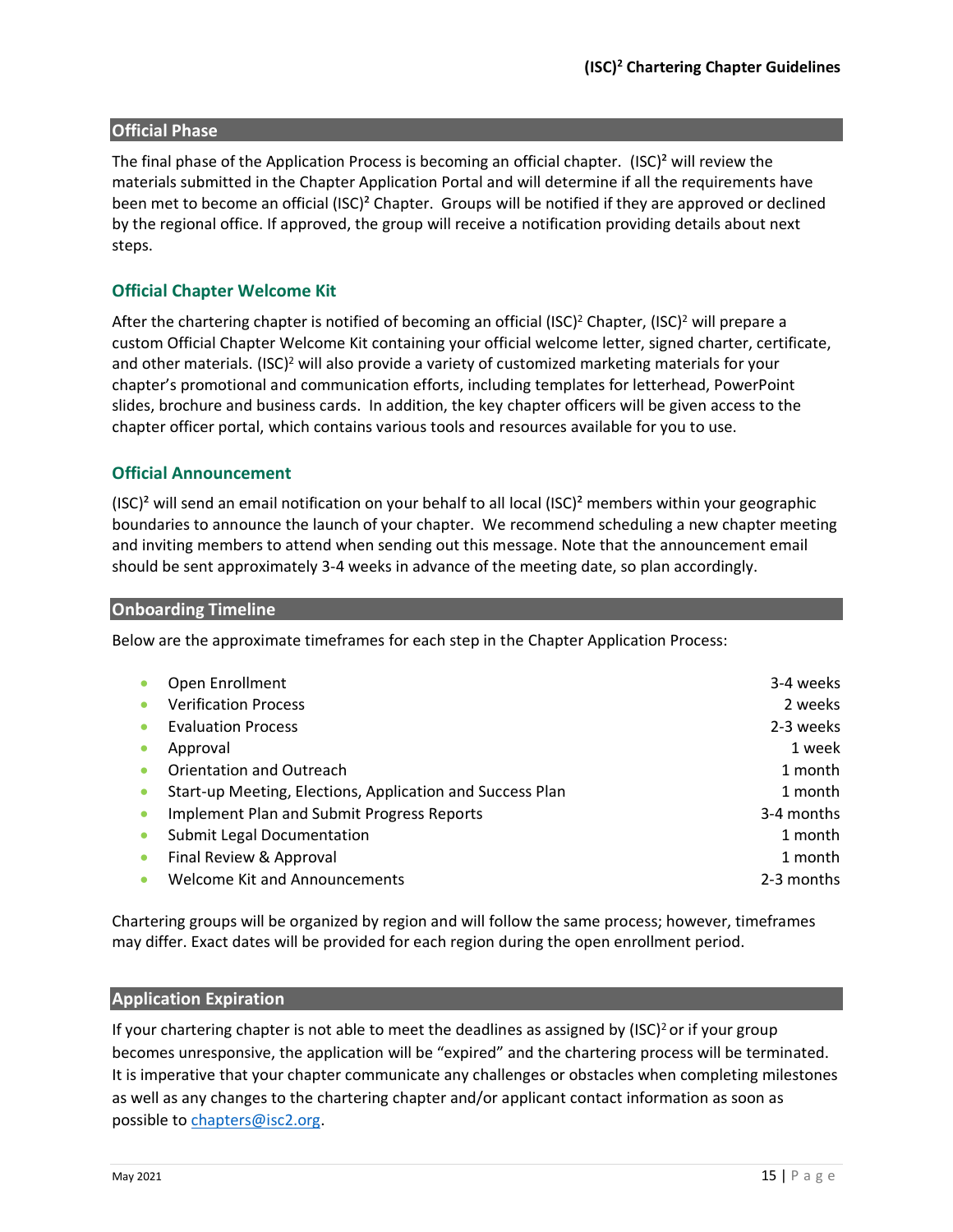If the applicant cannot fulfill the duties as President or can no longer proceed with the chartering process, the following options are available:

- Hold an election for another chartering member to fulfill the position as President (NOTE: the individual who fulfills this role will need to meet the same applicant requirements as identified earlier in this document).
- Expire the application if a replacement cannot be found or there is no interest to form the chapter.

If a chapter application has been expired, the applicant cannot reapply until one full open enrollment period has passed.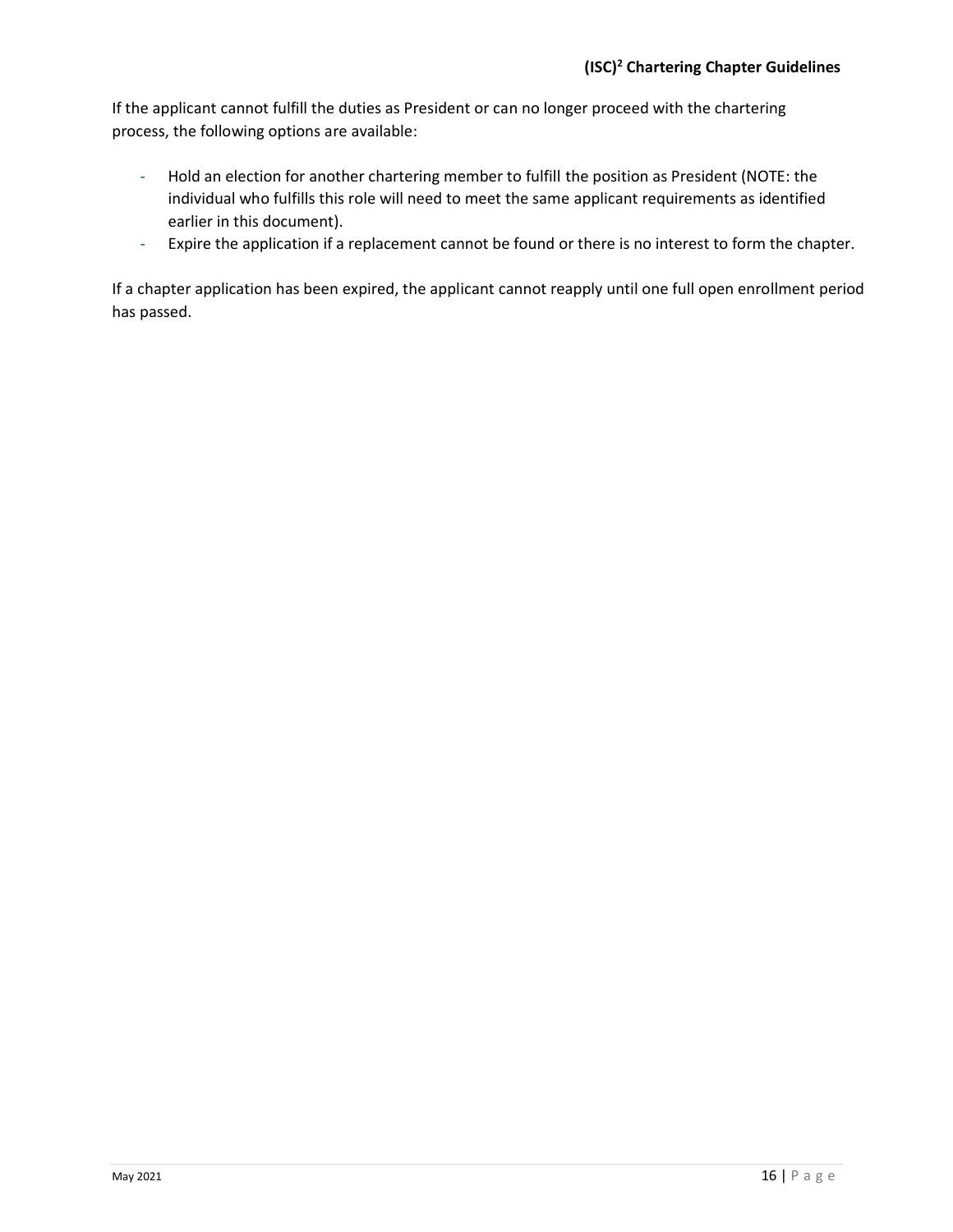#### <span id="page-17-0"></span>**BRANDING AND LOGO USAGE**

As a chartering or official (ISC)² Chapter, it is important to maintain the integrity and reputation of the (ISC)² brand and accurately represent your chapter accordingly. Please note the following when using  $(ISC)^2$ 's name and logos:

- **Autonomous from (ISC)² -** Official and chartering chapters must clearly indicate on their website and marketing materials that they are a chapter of (ISC)<sup>2</sup> , but **not** owned, managed, or controlled by (ISC)<sup>2</sup> and operates independent of (ISC)<sup>2</sup>. Always reference yourself as a "chapter" in your communications.
- **Chartering Chapter Logo -** Chartering chapters may use the chartering chapter logo (on right) when communicating and promoting the group.
- **(ISC)² Logos –** Chartering chapters should only use the Chartering Chapter logo provided by (ISC)² in the Chapter Start-up Kit. **Do not use the Official Chapter logo or standalone (ISC)<sup>2</sup> logo on any communications materials without seeking permission from (ISC)².**
- **Official Chapter Logo -** Use of the Official (ISC)<sup>2</sup> Chapter seal is allowed only when the chapter has received its official charter. A customized Official Chapter logo will be provided to chartering chapters after the official charter is received.
- **Superscript "2" -** Remember to always include the parentheses and superscript the "2" when referring to  $(ISC)^2$  in any form of communications. Exceptions will be made in cases where formatting is not available.
- **(ISC)<sup>2</sup> Credential Logos** The use of the (ISC)<sup>2</sup> credential logos are prohibited for use by non-(ISC)<sup>2</sup> credentialed members (i.e. CAP, CCFP, CCSP, CISSP, CSSLP, HCISPP, SSCP, etc.). The chapter may not use the credential logos unless it has received authorization by  $(ISC)^2$ .

Refer to the (ISC)<sup>2</sup> Chapter Branding Guidelines for additional information.